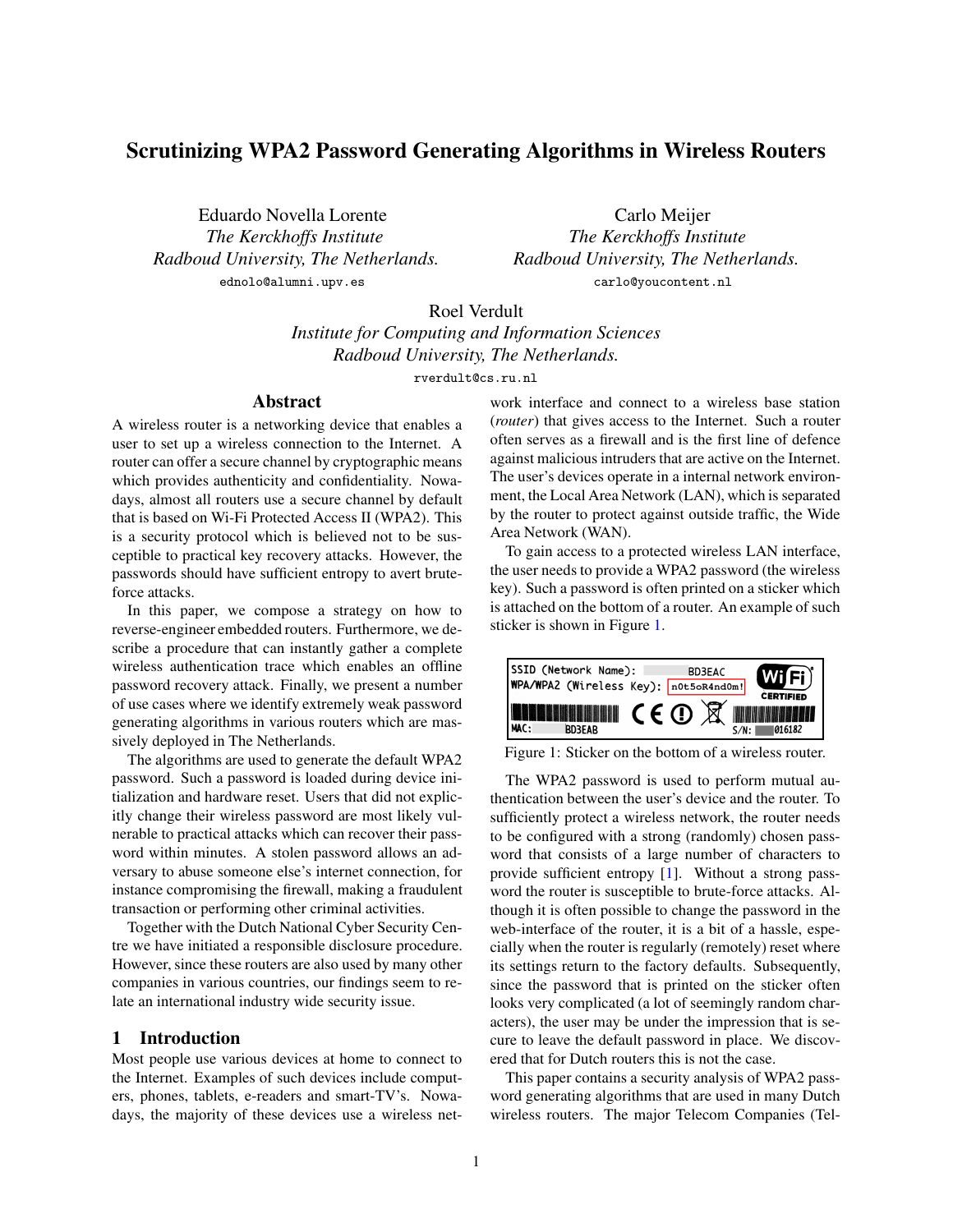cos) and Internet Service Providers (ISPs) in The Netherlands directly supply their customers with an (ASDL or Cable) Internet modem. Nowadays, almost all modems have the wireless router functionality embedded into the device. Therefore, these routers are currently massively deployed and used in The Netherlands.

We discovered that the tested routers generate wireless passwords by applying insecure proprietary obfuscation algorithms. The algorithms utilized in Dutch routers generate easy to predict network names and weak wireless passwords. The output is derived from public or predictable information such as broadcast messages and (incremental) serial numbers. Moreover, we verified with practical experiments that the WPA2 password of routers that utilize such password generating functions can be recovered within minutes.

Impact We have carried out invasive attacks to reverse engineer several wireless routers and concluded that the default wireless keys are trivial to recover, taken into account that an adversary has access to the algorithm. In the research, we have successfully recovered the proprietary algorithms from several major Dutch Telcos and ISPs. An adversary can mount practical attacks against those wireless networks to recover the password within minutes and use the compromised internet connection for fraudulent activity. Possible abuses include: stealing sensitive information, manipulating online electronic bank activity, infect client's computers with malware or simply commit digital crimes through the Internet connection of the customer such as downloading child pornography.

Although we have limited our research to analyzing the security of Dutch wireless routers, we have strong indications that many more routers are affected worldwide. Especially, since the same routers are being used by a number of other Telcos and ISPs in various countries.

Contribution The contribution of this paper is manifold. First, we show how a malicious adversary can instantly force a client to (re-)authenticate with the router. This allows the interception of a complete successful authentication trace. Such a trace can be used to offline verify a router password candidate and quickly eliminates false positives. Then, we present a general methodology how we recovered custom and proprietary hash algorithms from several Dutch routers. We expect that our method enables fellow researches and computer security experts to perform a similar risk analysis of the wireless router infrastructure in their country. Finally, we present use cases which practically demonstrate the insecurity of a number routers which are currently deployed by millions of users.

Responsible Disclosure We have strictly followed the responsible disclosure guidelines of the Dutch government [\[2\]](#page-10-1). These guidelines propose that the corresponding vendors be informed six months prior to full disclosure, giving them ample time to resolve the issues, inform their customers and hence preventing widespread abuse. We informed the Dutch government as well as all major Telcos and ISPs in the Netherlands in an early stage about the finding in our research. Consequently we are currently coordinating a national notification to the general public together with the Dutch National Cyber Security Centre (NCSC), formerly known as GovCERT, which is part of the Dutch Ministry of Security and Justice.

Overview The remainder of this paper is organized as follows: The related work is outlined in Section [2.](#page-1-0) Section [3](#page-2-0) presents the technical background which introduces the techniques used later in this paper. Next, we present a general router security analysis methodology in Section [4.](#page-3-0) Five concrete use cases of router security analysis are presented in Section [5.](#page-7-0) Then, we evaluate several mitigating measures and possible solutions in Section [6.](#page-9-0) Finally, the conclusion of our study is given in Section [7.](#page-9-1)

# <span id="page-1-0"></span>2 Related work

This section contains the related work to our research. We have not limited ourselves to refer only to the academic literature. The reason for this is purely practical. Most of the related research is published in blog posts which are scattered over the Internet. This section starts with a general overview of wireless security issues. Then, it addresses related research about password generating algorithms. Finally, it gives a quick overview of related reverse-engineering projects which also analyzed the security of wireless routers.

## 2.1 Wireless security

There are several protection mechanisms introduced in the last few decades, including the well-known and widely deployed techniques Wired Equivalent Privacy (WEP), Wi-Fi Protected Access (WPA) and Wi-Fi Protected Access II (WPA2). The first two techniques are known to be vulnerable to several attacks  $[3, 4, 5, 6, 7, 8,$  $[3, 4, 5, 6, 7, 8,$  $[3, 4, 5, 6, 7, 8,$  $[3, 4, 5, 6, 7, 8,$  $[3, 4, 5, 6, 7, 8,$  $[3, 4, 5, 6, 7, 8,$  $[3, 4, 5, 6, 7, 8,$  $[3, 4, 5, 6, 7, 8,$  $[3, 4, 5, 6, 7, 8,$  $[3, 4, 5, 6, 7, 8,$  $[3, 4, 5, 6, 7, 8,$ [9](#page-10-8), [10](#page-10-9), [11,](#page-10-10) [12](#page-10-11), [13](#page-10-12), [14,](#page-10-13) [15\]](#page-10-14). Recently, there are also some issues identified regarding WPA2 [\[16,](#page-10-15) [17](#page-10-16), [18](#page-10-17)]. However, as far as the authors know, there is currently no practical password recovery attack proposed in the literature that can be mounted against the WPA2 protocol.

Some wireless routers support the Wi-Fi Protected Setup (WPS) authentication protocol. It enables a computer to connect with the wireless network by entering a single 8-digits PIN code instead of a long wireless password. The WPS protocol itself is vulnerable to a online practical brute-force attack. Suck attack can retrieve the PIN code from a WPS enabled router within a few hours [\[19](#page-10-18)] or in a few seconds when weak Pseudo Ran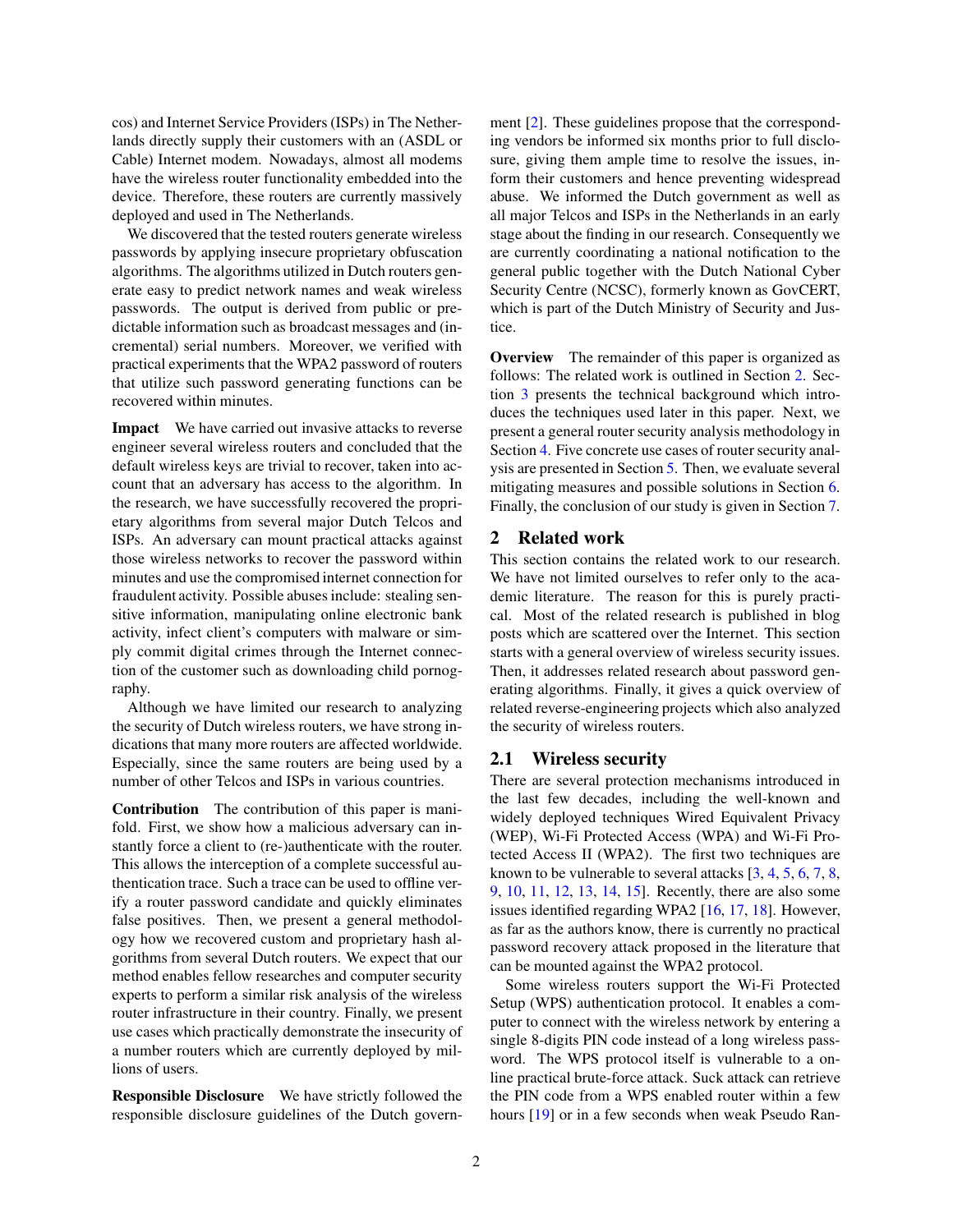dom Number Generators (PRNG) are used to initialize the credentials [\[20](#page-10-19)]. However, modern routers have effective countermeasures against such attacks. Examples include a physical button that enables WPS for only one minute and a limited number of sequential failed authentication attempts.

# 2.2 Password generating algorithms

There were a number of incidents in the last decade that concerned insecure WPA2 password generating algorithms in routers. However, there is no general study published in the literature that addresses this issue specifically. Most of the incidents were made public in Internet blog posts or in Common Vulnerabilities and Exposures (CVE) reports.

The publication of the Thomson routers  $[21]$  had a serious impact for major ISP that is active in The Netherlands. In 2008, the ISP had massively deployed the vulnerable Thomson Speedtouch 780 router. After proactively informing their customers the ISP has now replaced most of these vulnerable routers.

Similar issues exist with routers from ADB / Pirelli. Several recent studies [\[22,](#page-10-21) [23,](#page-11-0) [24](#page-11-1), [25,](#page-11-2) [26,](#page-11-3) [27](#page-11-4)] show that it is trivial to recover the default WPA2 password. Furthermore, issues were found in Comtrend routers [\[28\]](#page-11-5) that are used by a large Spanish ISP. The researchers claim to have notified the manufacturer and ISP about these issues more than five years ago. However, it seems that these vulnerable routers are still actively being used in Spain. Then, issues exist within Arcadyan routers. A forum post from 2011 [\[29\]](#page-11-6) points out that the password generating function is actually published in the form of a patent [\[30](#page-11-7)]. After the discovery, several variants of this algorithm were identified in other Arcadyan routers [\[31,](#page-11-8) [32,](#page-11-9) [33\]](#page-11-10). Finally, a number of consumer routers exist containing weak password generating algorithms [\[34](#page-11-11), [35,](#page-11-12) [36,](#page-11-13) [37,](#page-11-14) [38](#page-11-15), [39,](#page-11-16) [40\]](#page-11-17). Most of these consumer routers are currently still being sold in common consumer electronics stores.

### 2.3 Reverse-engineering routers

We identified several publicly available blog posts that specifically focus on reverse-engineering wireless routers [\[41,](#page-11-18) [42,](#page-11-19) [37,](#page-11-14) [32](#page-11-9)]. We have generalized their techniques and approaches in our methodology and use them to structure our analysis phase.

In this study we use non-invasive to invasive methods [\[43,](#page-11-20) [44\]](#page-11-21) to recover the firmwares of the routers.

The methods we used are described in detail in Section [4.1.](#page-3-1) Furthermore, publicly available tutorials demonstrate how to interface embedded hardware without requiring expen-sive lab equipment [\[45,](#page-11-22) [46](#page-11-23), [47\]](#page-11-24).



Figure 2: Bus Pirate.

Such methods include the JTAG debugger [\[48\]](#page-11-25) and serial communication peripherals [\[49](#page-11-26)]. Most of these firmware recovery techniques can be carried out by using the Bus Pirate [\[50](#page-11-27)], shown in Figure [2,](#page-2-1) which is an off-the-shelf open hardware device that costs only USD \$30. It supports a variety of communication buses and hardware protocols such as I2C, SPI, 1WIRE, UART and JTAG.

# <span id="page-2-0"></span>3 Introduction to WPA2

The WPA2 protocol can be set up in *Enterprise* or *Personal* mode. Enterprise mode uses a 802.1*x* RADIUS server for the authentication process whereas WPA2 personal uses a pre-shared key (PSK). Domestic networks normally use WPA2 personal. Unlike RADIUS server's online authentication, WPA2 personal does not rely on a Diffie-Hellman key exchange, however the shared secret must be previously established between the two parties using a separate channel. In this section we first introduce the key derivation of the WPA2-PSK protocol. Then, we explain how the mutual authentication is performed. Finally, we describe the deauthentication request that is included in the WPA2 protocol.

# 3.1 WPA2 key derivation

WPA2-PSK uses the key derivation function called PBKDF2 (Password-Based Key Derivation Function 2) [\[51\]](#page-11-28) to compute the shared secret key *PMK*. The PBKDF2 function requires the following input:

| Derived $Key = PBKDF2$ ( |
|--------------------------|
| pseudo random function,  |
| password,                |
| salt.                    |
| iterations,              |
| derived key length       |
|                          |
|                          |

PBKDF2 combines the password *pw* and the wireless network identifier *ssid* as cryptographic salt to iterate a certain amount of times until obtain a derived key called *Pairwise Master Key* (PMK). WPA2 applies the function 4096 iterations to generate a 256 bits key by computing a HMAC-SHA1 of the passphrase and ssid.

# *PMK* = *PBKDF*2(*HMAC SHA*1, *pw*,*ssid*,4096,256)

# 3.2 WPA2 authentication

Once this PMK is generated with the shared secret in both sides of the communication, a 4-way handshake which performs mutual authentication that proofs both sides have access to the shared secret *PMK*, see [\[52\]](#page-11-29) for more details. A simplified overview of the authentication procedure is shown in Figure [3.](#page-3-2)

<span id="page-2-1"></span>Once authenticated, the WPA2 protocol uses the Advanced Encryption Standard (AES) [\[53\]](#page-12-0) in CCM encryp-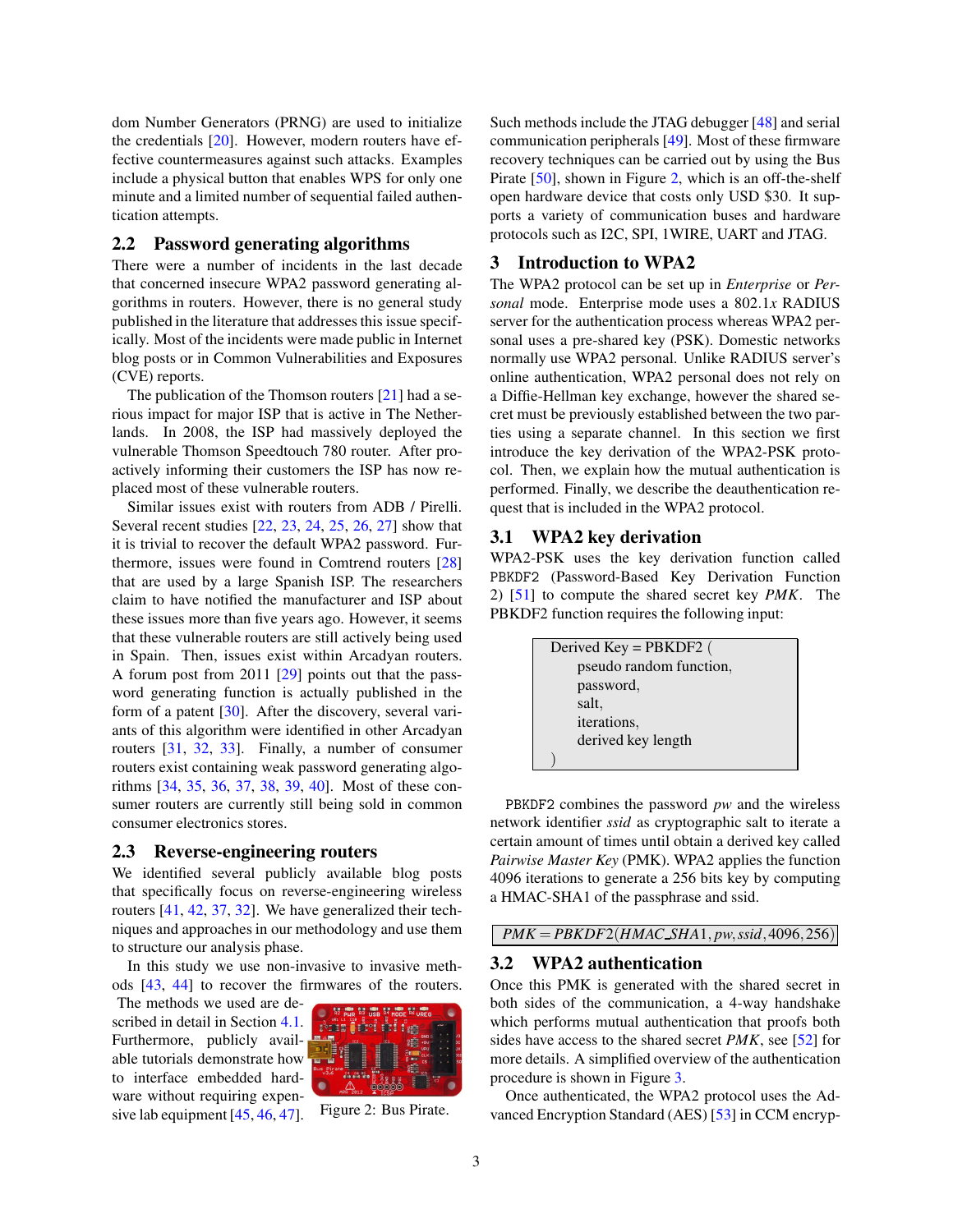

<span id="page-3-2"></span>Figure 3: Simplified WPA2 authentication [\[52\]](#page-11-29).

tion mode [\[54,](#page-12-1) [55](#page-12-2)] as specified in [\[52](#page-11-29)] to protect the confidentiality and authenticity of the messages that are transmitted between the computer and the router.

# <span id="page-3-5"></span>3.3 WPA2 deauthentication

The WPA2 protocol suffers, just like many other 802.11 based networks, from a serious security weakness. These protocols support a deauthentication (and deassociation) request which allows an entity to gracefully disconnect from the wireless network. Moreover, to let computers to disconnect which do not have the correct cryptographic credentials (or became out-of-sync), the deauthentication packet is not cryptographically protected in any kind. Such a feature can be convenient to use from an engineering perspective. However, it also introduces a serious security issue since it allows an adversary to mount a deauthentication attack to instantly gather all the information that is required to recover the wireless password. The problem was first discussed in [\[56\]](#page-12-3) and later further analyzed in [\[57\]](#page-12-4). Figure [4](#page-3-3) shows a simplified procedure that an adversary would perform to mount a deauthentication attack.



<span id="page-3-3"></span>

During an deautentication attack the adversary impersonates the router and transmits a deauthentication notification to the client. A plaintext packet is injected at an arbitrary time by the adversary without any knowledge of the shared secret *PMK*. The only requirement is that the adversary needs to spoof the network MAC address of the router, which is a trivial exercise. Additionally, the MAC address of the client has to be known since it is used as the destination address of the deauthentication packet. However, some clients will even accept the packet in case it is sent to the broadcast address.

After receiving the packet, a client will immediately terminate the connection to the router. The client will then automatically re-connect and authenticate itself again. The adversary now simply records the 4-way handshake. This handshake can be used later to perform an offline key recovery attack.

There are currently a few open-source attack tools available that can forge and inject a deauthentication packet into an active wireless connection between a computer and a router [\[58](#page-12-5), [59,](#page-12-6) [60\]](#page-12-7). Furthermore, there are several publicly available tutorials show how such an attack can be executed in practice with the use of only ordinary consumer hardware [\[61,](#page-12-8) [62,](#page-12-9) [63,](#page-12-10) [64,](#page-12-11) [65\]](#page-12-12).

# <span id="page-3-0"></span>4 Methodology

<span id="page-3-1"></span>In this section we will go over the steps of obtaining the WPA2 default key generating algorithm from a router.

# 4.1 Obtaining the firmware

There are a number of ways to recover the embedded firmware of a router. They mostly vary in invasiveness and difficulty.

# 4.1.1 Downloading from the manufacturer's website

Obtaining the firmware can be as simple as visiting the manufacturer's website, selecting the router model, and downloading the image. Though this is typically not the case for routers deployed by ISPs. For such routers there seems to be a general reluctance against offering firmware images for download. Though this may hamper an adversary in obtaining the firmware and eventually the WPA2 default key generating algorithm, it is not to be considered a proper defense strategy, as will be demonstrated in the next sections.

# <span id="page-3-4"></span>4.1.2 Interfacing the router's serial console

Most routers offer a serial interface that allows to debug the device to some extent. The capabilities offered through the serial interface vary greatly. Hence, it is not always a useful strategy to obtain the firmware.

Serial interfaces can usually be identified by 4 linedup pins, from which one of the outer pins connects to the ground. Most of the routers we encountered, the serial interface was not populated, requiring us to solder a 4 pin header onto it. In the case the serial interface is not found by inspecting the PCB, an online search may be performed. The OpenWRT wiki [\[66\]](#page-12-13) is usually a good place to look for information such as where the serial in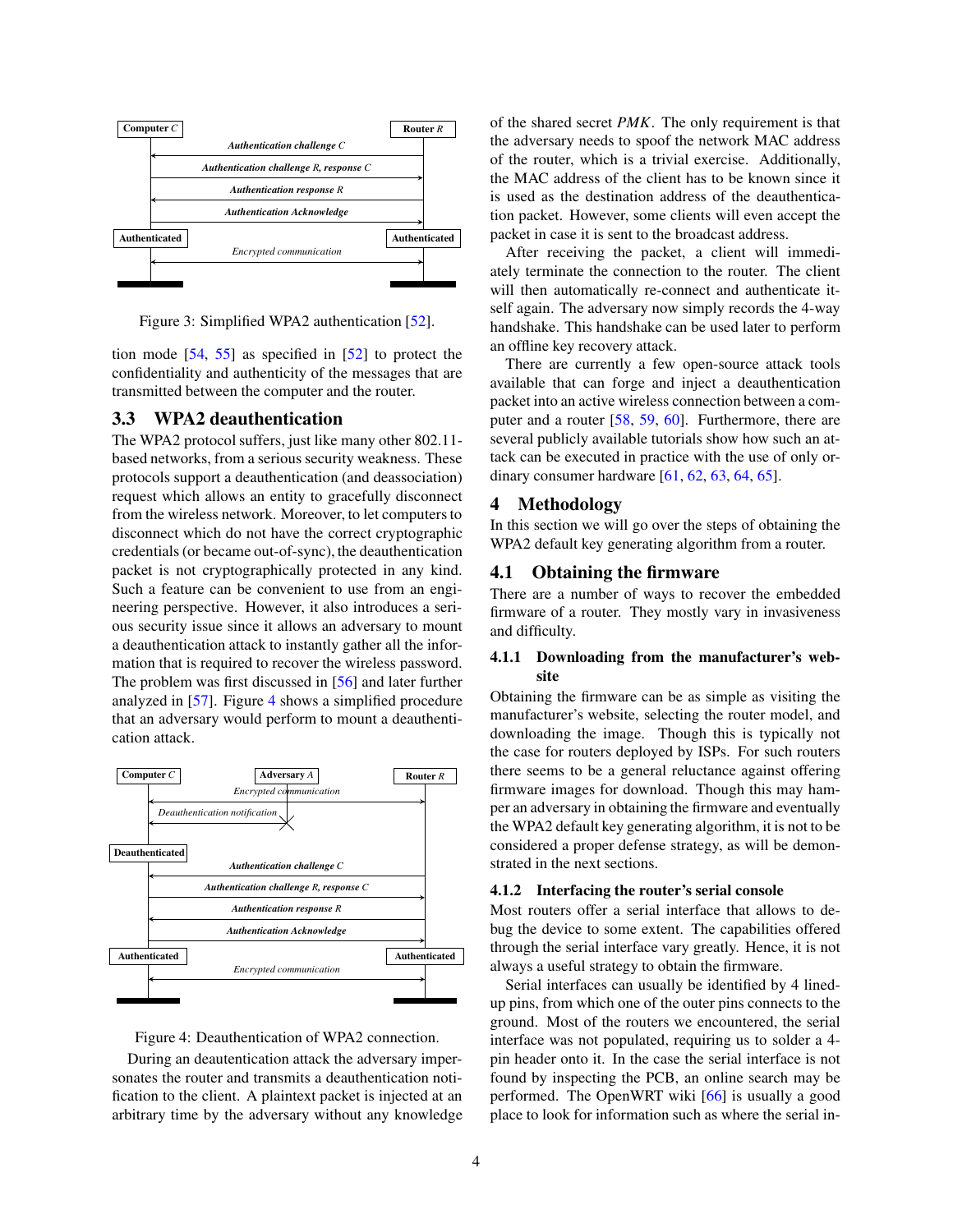terface resides. Alternatively, a search for a datasheet of the System-on-Chip (SoC) may be performed, identifying which pins are the serial interface and subsequently inspecting the board in an attempt to discover where they are connected to. Once the serial interface is identified, a TTL-to-USB converter can be used to communicate with it.

Once communication is established between the PC and the router via the serial interface, the next step is to identify the capabilities the device offers over the serial interface. Typically, once the router is booted, it only outputs diagnostic logs, and does not offer the capability to send commands. However, when the router is booting, it is very typical that the device's boot loader offers a way to interrupt the normal boot sequence over the serial console, e.g. by pressing a key before a timer expires. The options offered to the serial console user differ from boot loader to boot loader, although they usually include downloading a new firmware image over the TFTP protocol and either flashing it or booting it directly, without performing a flash operation. Some boot loaders even allow to make a backup of the flash chip, meaning our quest to obtaining the firmware ends here.

If this is not the case, an attempt may be made to craft an image that the boot loader will accept and boot. Once the boot loader accepts the image, code execution is obtained on the router, hence full control over the router is obtained, including the ability to dump its flash. However, this is only possible in case the image format has been documented, either by the manufacturer or through reverse engineering, and does not require the manufacturer to include a cryptographic signature based on asymmetric cryptography (such as RSA or elliptic curves). It is likely that this is the case when the router is supported by OpenWRT, DDWRT, or a similar open source after market firmware. Although it is generally feasible to craft such an image, it is very likely easier to obtain code execution by debugging the router with a JTAG interface.

### <span id="page-4-0"></span>4.1.3 Debugging the router with JTAG

Most SoCs offer debugging capabilities through JTAG. However, in our experiments we typically do not encounter the JTAG pins being connected on the PCB. Similar to finding the serial interface, the JTAG interface may be found by visually inspecting the PCB. The existence of 10, 14 or 20 pins placed together is usually a strong indicator of a JTAG header. As with the serial interface, a description of where the JTAG pins can be found on the PCB may be found online or by using a datasheet. In the case the JTAG pins cannot be identified, automated techniques exist that identify the JTAG pins by taking a "brute-force" approach. Such techniques can be implemented in Arduino devices [\[67\]](#page-12-14). Alternatively, a device designed for this specific purpose exists [\[68\]](#page-12-15). The technique identifies pins and enumerates undocumented opcodes from test points and/or component pads.

Once the JTAG interface is identified, a hardware debugger can be used to communicate with the microcontroller. A JTAG debugger comes as cheap as \$6 USD.

Once the router is connected through the JTAG interface, control over its execution may be obtained. For example, register values can be inspected/manipulated, breakpoints can be set, code and/or data in RAM can be inspected/manipulated, etc. In case the debugging software used properly supports the flash chip, it is possible to read it out directly. If this is not the case, it may be possible to extend the debugging software to support this particular flash chip. Alternatively, the code within the firmware that is used to read from the flash chip may be recycled for our goal of reading it out entirely. As a final option, we may simply dump the contents of the RAM while the router is up and running. It is very typical for firmware of embedded devices to be loaded in its entirety in RAM upon boot, hence it is very likely to hold the entire firmware, hence also holding WPA2 default key generating algorithm.

# <span id="page-4-1"></span>4.1.4 Exploiting a known vulnerability

Sometimes routers run a firmware for which a known vulnerability exists that allows us to gain control over its execution. If this is the case, we may be able to exploit it and use the firmware's internal capabilities to create a backup of its software and transfer it over the wire. The easiest way may be an OS command injection, buffer overflows in the web server or other services exposed over the network such as telnet, FTP, TFTP, etc.

### <span id="page-4-2"></span>4.1.5 Desoldering the flash chip

In the case none of the methods posed above work, a rather invasive method way of obtaining the firmware may be used: by desoldering the flash chip and extracting its contents with an EEPROM reader. It requires a chip programmer that costs a few hundred dollars and the router will most likely be destroyed in the process. However, it is a very reliable way of obtaining the firmware in the sense that it almost always works: unless a router manufacturer resorts to very drastic measures such as hardware encryption with a per-device key, the firmware can be recovered by desoldering the flash chip.

# 4.2 Decompressing and de-obfuscating

Once the firmware image is obtained, a typical first step would be to decompress it. In order to do so, a strategy that worked very well during our experiments is to attempt to pinpoint signatures of a number of well-known compression formats, such as GZIP or LZMA, and attempt to decompress starting from that offset. In case this does not work, we may be able to find documentation on this topic online. Usually with Linux-based devices,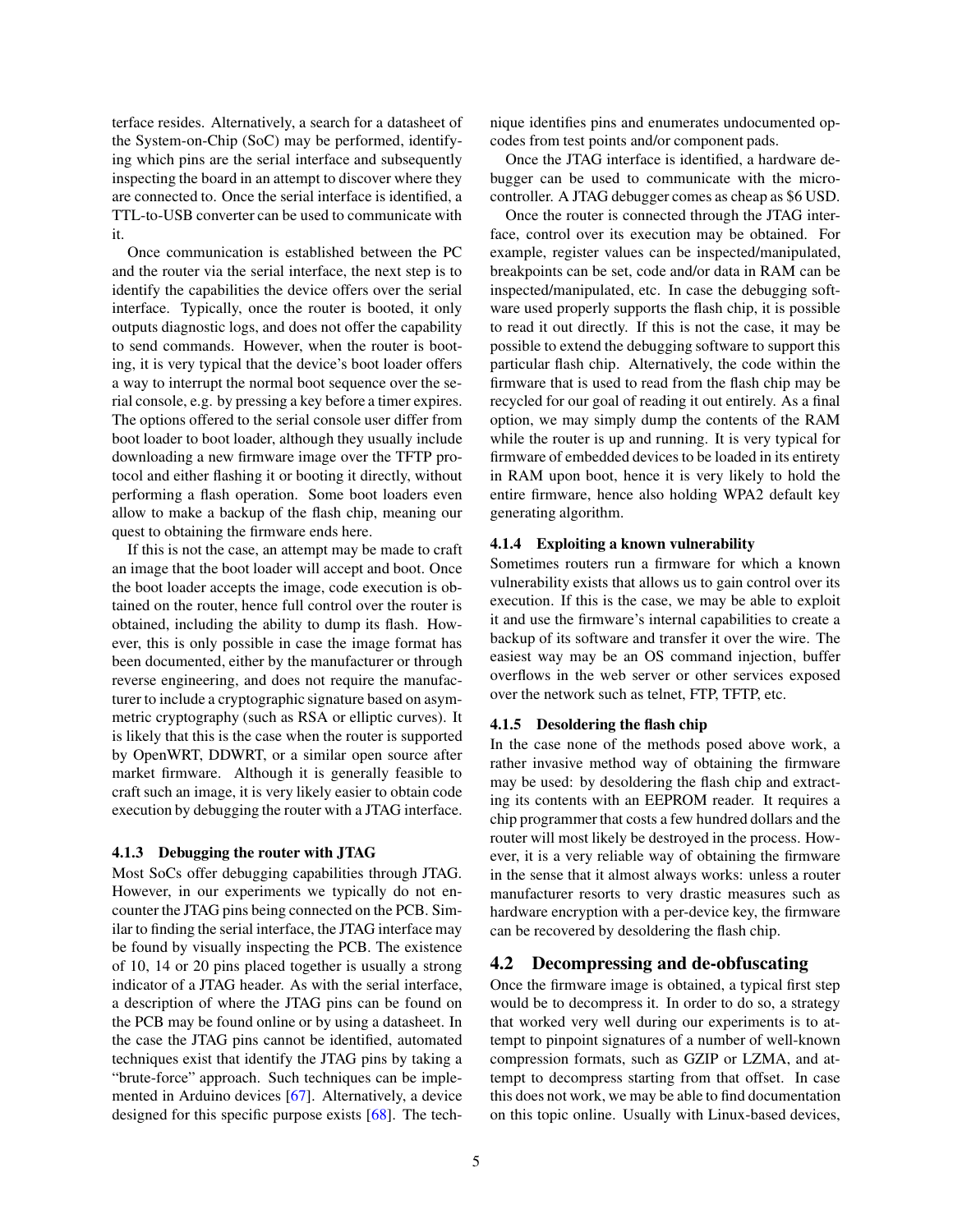the image contains a SquashFS filesystem, which is used as the root filesystem. Since version 4.0, SquashFS supports LZMA compression. Router manufacturers typically also use LZMA in SquashFS versions prior to 4.0. They do so by means of adding proprietary extensions to the SquashFS code. Therefore, in order to successfully extract the root filesystem, we need to these extensions into account. Fortunately, the General Public License, under which the SquashFS code is licensed, requires the manufacturer to release the source code of these extensions. Hence, all the tools required to extract the root filesystem should be offered by the manufacturer for download.

It happens that router manufacturers also add an obfuscation layer. However, by design, the router's CPU needs to be able to decompress/de-obfuscate the code prior to being able to execute it. Typically, a software routine is present in the boot loader that does this, which may or may not be present in a firmware update image. In order to remove the obfuscation layer, the routine implementing the de-obfuscation either has to either be run in an emulator or be reverse engineered. Although it adds difficulty to the process of eventually obtaining the WPA2 default key generating algorithm, it will certainly not stop a dedicated attacker. On top of that, many the obfuscation algorithms have been published online, hence completely defeating the purpose of the obfuscation [\[41,](#page-11-18) [69\]](#page-12-16). Alternatively, the router manufacturer could add hardware that performs the decompression and de-obfuscation, although this adds additional manufacturing costs and the gain in additional security is questionable. We have not encountered such hardware protection in any of the routers we experimented with.

# 4.3 Identifying the algorithm

Once the actual code is obtained, it can be analyzed by loading it into a disassembler tool such as IDA Pro. Finding the WPA2 default key generating algorithm is a task of which the difficulty varies greatly between different routers. For example, depending on the file format, (e.g. the raw image, or an executable file found in the root filesystem), a symbol table may be available, hinting to what the underlying code is doing. In our experiments, if it is available, it is often the easiest route to identify the algorithm. However, if it is not the case, we must resort to other means of finding it.

Suppose that one is in possession of a number of sample keys for a certain type of router. From this it can be reasonably deduced what the character set used in the WPA2 default keys is. Typically, the algorithm computes indices that are subsequently used in an array containing all possible characters. Hence, in order to find the WPA2 default key generating algorithm, it is often a good strategy to look for an array containing the character set, and look up where this array is referenced.

Furthermore, ESSIDs are typically also diversified over all routers. Suppose that the ESSID is <ISP name> + <5 digits>. Then the function generating the ES-SID may refer to a string such as <ISP name>%05d. In the case we find such a string, we look up where the string is referenced, leading us to the ESSID generating function. It is very likely that the ESSID generating function is invoked in code that performs a factory reset or similar. Hence, once the function generating the ESSID is identified, it is likely the WPA2 default key generating algorithm can be pinpointed by analyzing the code that invokes this function.

Finally, another strategy is to look for the code that performs the factory reset. Since this code is often very verbose, it should be easy to pinpoint strings used within this code (e.g. strings used to print the status of the factory reset to the serial interface). Once the factory reset code is identified, the functions invoked can be analyzed in order to identify which generates the WPA2 default key.

### 4.3.1 Verifying the existence

Suppose the target function is still not found despite considerable effort. Although, in our experiments we have not encountered it, it may be the case that the algorithm is actually not present in the firmware. A reliable way to verify this proposition is to change the password such that it is different from the default one. Subsequently, the flash chip is re-read using any of the methods described in sections [4.1.2,](#page-3-4) [4.1.3,](#page-4-0) [4.1.4](#page-4-1) or [4.1.5.](#page-4-2) Next, it can be checked whether the image obtained still contains the default password. If this is the case, then this is a strong indicator that the default password is stored on the flash chip and is re-instated when the user performs a factory reset.

# 4.4 Analyzing the algorithm

Suppose that the target algorithm is located with great certainty. The next step is to determine what input is fed to this algorithm. This information may be deduced from hints such as the number of characters used from the input.

Additionally, an attempt may be made to run the algorithm in an emulator, such as QEMU. Although not a necessity, it greatly simplifies the process of reverse engineering the algorithm, since it enables one to perform dynamic analysis, diagnose intermediate results, etc. In order to do so, a tiny piece of code is written that invokes mmap (present in any modern C library) to map the firmware image to the base address used by the router. Then, the code performs a call to the address of the function and pass the expected input values to it. The code is then compiled with a compiler for the router's architecture and run within the emulator. This should output the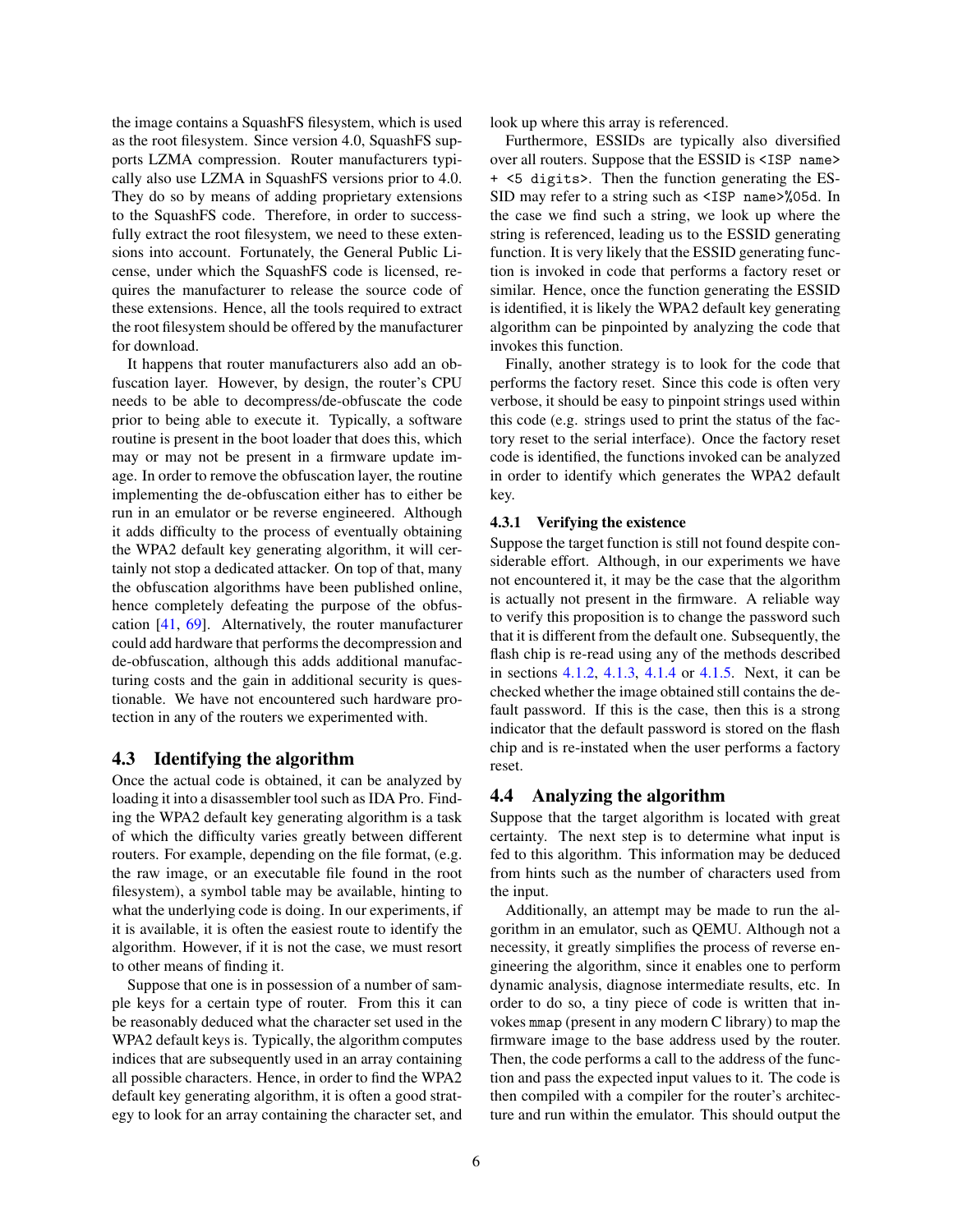correct WPA2 default key, in the case the inputs are as the algorithm expects. Note that the algorithm itself may depend on data in RAM being properly initialized, which is obviously not the case when it is invoked in this fashion. This happens for example when the algorithm calls sprintf. In this example, a straightforward workaround is to replace the call with the sprintf from libc, which is initialized upon execution of the binary.

# 4.5 Reverse engineering the algorithm

Once all steps described above are completed, the process of reverse engineering can start. Reverse engineering typically is a slow process, where one takes a number of instructions, tries to make sense of them, and rewrites them in a higher-level programming language. This method is comparable to other security analysis of embedded devices described in the literature [\[70](#page-12-17), [71](#page-12-18), [72](#page-12-19), [73](#page-12-20), [74](#page-12-21), [75,](#page-12-22) [76\]](#page-12-23).

Optionally, the correctness of intermediate of the code may be verified by means of emulating the code. This process is described in the last section. Once the algorithm is successfully reverse engineered, it can be used it to recover the default password from another router of the same type or product family.

# <span id="page-6-1"></span>4.6 Recovering the inputs

With no exceptions, all WPA2 default key generating algorithms that were recovered during our experiments use either the router's MAC address or serial number, or both, as input. Possible inputs such as the serial number, are assumed unknown to us and hence the strategy becomes to try every possible serial number. However, routers exist that also generate the ESSID and channel number based on the serial number. If these functions are also reverse engineered, in addition to the WPA2 key generating algorithm, their results may be used to rule out the vast majority of candidate keys. In order to further narrow down the set of candidate keys, one may attempt to correlate MAC address and serial number. Since both are typically assigned sequentially, it is very likely that the vast majority of candidate keys may be ruled out this way. Though this possibility has not been explored during our experiments.

Finally, another variable that was encountered during our experiments as an input to the key generating algorithm is the MAC address of the ethernet (LAN) adapter. Although this may seem as a variable that is unknown to an adversary, its contents is typically quite predictable. For example, it may be tightly correlated to the Wi-Fi MAC address of the router, which is public. During our experiments, routers were encountered where these MAC addresses differ in a single digit. Besides such an obvious correlation, the first three bytes of the MAC address are tied to the router manufacturer, which leaves only a search space with an entropy of 24 bits to find the ethernet MAC address.

Encrypted wireless network packets include information in plain-text such as the BSSID, the source and destination MAC address. This information is sent unencrypted because this allows a wireless network device to decide whether a packet should be ignored, for example in case the device is not the recipient, prior to performing decryption. In one specific router, the ethernet and wireless interfaces are bridged together in a single interface. The default behaviour in Linux-based devices is to assign the MAC address of the first interface added to the bridge. In this case, the bridge interface is assigned the ethernet MAC address. Hence, every packet sent by a client that is destined for the router itself has the router's ethernet MAC set as its destination. Since the router is the default gateway for traffic destined outside the local subnet, i.e. the Internet, all packets sent to any destination on the Internet will have the router's ethernet MAC address assigned as its destination. Hence, all that is needed in order to recover the ethernet MAC address is to capture a single (encrypted) packet from the air and inspect its destination address. A packet dissected by Wireshark demonstrating this phenomenon is depicted in Figure [5.](#page-6-0)

| > Frame 4226: 518 bytes on wire (4144 bits), 518 bytes captured |                          |
|-----------------------------------------------------------------|--------------------------|
| > Radiotap Header v0, Length 14                                 |                          |
| v IEEE 802.11 QoS Data, Flags: .pT                              |                          |
| -Type/Subtype: QoS Data (0x0028)                                |                          |
| > Frame Control Field: 0x8841                                   |                          |
|                                                                 |                          |
| -Receiver address: 00:1a:2b: (00:1a:2b:                         |                          |
| BSS Id: 00:la:2b: (00:la:2b:                                    |                          |
| - Transmitter address:<br>6                                     |                          |
| Source address:<br>C                                            |                          |
| (38:72:co:<br>Destination address: 38:72:c0:                    |                          |
| - Fragment number: 0                                            |                          |
| -Sequence number: 823                                           |                          |
| > Qos Control: 0x0000                                           |                          |
| > CCMP parameters                                               |                          |
| > Data (470 bytes)                                              | Wifi mac<br>Ethernet mac |

<span id="page-6-0"></span>Figure 5: Packet dissected by Wireshark revealing the router's ethernet MAC.

# 4.7 Building an attack

The number of candidate keys directly depends on the input fed to the algorithm. For example, the router's MAC address is public. Hence, in case the algorithm uses only this value as input, its default WPA2 key can be immediately computed.

The size of the resulting set of candidate keys is sometimes so small that attempting to authenticate to the device using all the candidate keys is a feasible way of recovering the WPA2 key. However, in situations where the set is larger, we can deploy a different strategy. Suppose that one is in possession of a captured and stored authentication handshake between a client and an access point. It can be used to verify whether a candidate key is indeed the correct key, see Section [3.3.](#page-3-5) This method of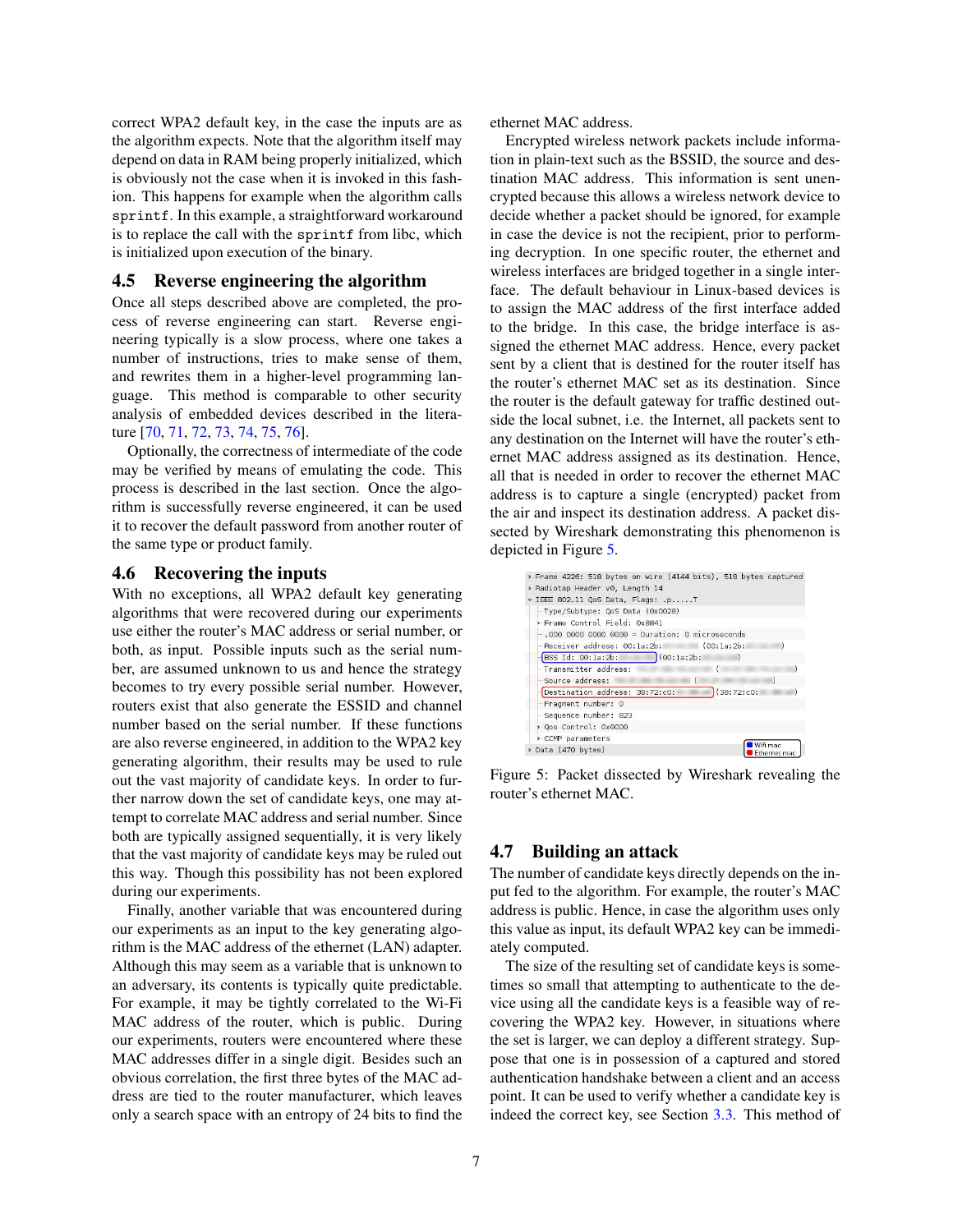verifying the key is significantly faster than attempting to authenticate, allowing to verify several thousand candidates within seconds. On top of that, once the handshake is captured, an attacker need not be in proximity of the router anymore. Furthermore, in order to capture such a handshake, it is not necessary to wait for a client to initiate an authentication. Instead, a de-authentication packet can be sent to a client who is already connected. Since this packet is not cryptographically authenticated, the client will simply disconnect. Typical behaviour of wireless clients is to automatically re-connect, allowing an authentication handshake to be captured. The de-authentication is described in detail in Section [3.3.](#page-3-5) Hence, all that is needed is a single client being connected to the router in order to significantly speed up the attack, typically recovering the key within seconds.

## <span id="page-7-0"></span>5 Use cases

In this section we present the results found in several routers during our experiments.

# 5.1 Router 1

The first router security analysis include the recovery of hardcoded credentials, identification of a default WPA2 key which is based solely on public data, an OS command injection in the Telnet service and a stack buffer overflow in the HTTP server. This router is used by a major telecommunications operator, which has many million customers in several European countries.

### 5.1.1 Obtaining the firmware

The router embeds an active serial port interface, which can be used by soldering a header onto the board. When powering on the device, the boot loader waits for input from the serial port for 2 seconds before continuing the boot process and ultimately loading the firmware. During this time-frame it is possible to interrupt the boot process and supply an alternate firmware which is loaded into RAM and executed directly, hence without the necessity to perform a flash. Hence, we used the method described in Section [4.1.2](#page-3-4) to recover firmware.

## 5.1.2 Locating the algorithm

The router only offers a very limited web interface to its user. We assumed that an additional, more privileged, "system" account had to exist, which is used by e.g. technical support. The HTML and Javascript code served by the web server also hints in this direction. E.g. terms such as *usrPassword*, *sysPassword* and *sptPassword* are self-explanatory. By simply searching for these strings in the firmware binaries, the "system" username and password can be recovered. The "system" account allowed us to enable the *telnet* service.

From the telnet console we found another command: *md5wpakey* which, interestingly, outputs the default WPA2 key which is set when the router ships, even in the case when the user had set the WPA2 key to a different one. Hence, it seemed a good starting point for finding the function that generates the default WPA2 key.

We searched through the file system for md5wpakey and found only a single file that contained that string: /bin/cfm. When loading the binary into IDA Pro, we noticed that the symbols in the binary were not stripped, which greatly simplifies the analysis.

The key is obtained by taking the lower-case hex representation of the first six bytes of the following hash:

> $password = MD5($ constant seed, lowercase WAN mac address, uppercase LAN mac address )

Section [4.6](#page-6-1) shows how to observe and recover both MAC addresses using only wireless interception of network packets.

#### 5.1.3 Telnet command execution

We noticed that there was some input validation active for the *telnet* service. For instance, execution of sysinfo && sh fails with the following error message:

Warning: operator & is not supported!

From this we blindly assumed that the input is properly sanitized. Though, having the ability to execute commands allows for a more thorough analysis of the software. Therefore, we decided to patch the command interpreter such that is does not sanitize the inputs. During this process we noticed that the command is not executed when a & (ampersand) or ; (semicolon) is found. However, there was no validation that looked for the | (pipe) symbol.

#### 5.1.4 Stack buffer overflow

During our study we also identified a (indirect) remote executable exploit. A malicious website can redirect the client's web browser to send specifically crafted HTTP requests to the router. We found a stack-based buffer overflow vulnerability by looking into code that references strcpy in /bin/cfm, which holds the web server, with IDA Pro and subsequently checking the source and destination pointers. The vulnerable function is cgiOpt60Add, it can be triggered by requesting /dhcpOption60.cmd?action=add &VendorID=input1&IpStart=input2&ipEnd=input3.

All the input variables are copied onto the stack without performing bounds checking. The stack is flagged non-executable. However, ASLR is used neither by the binary, nor by any loaded shared library. Additionally no stack smashing protection is used. Hence, the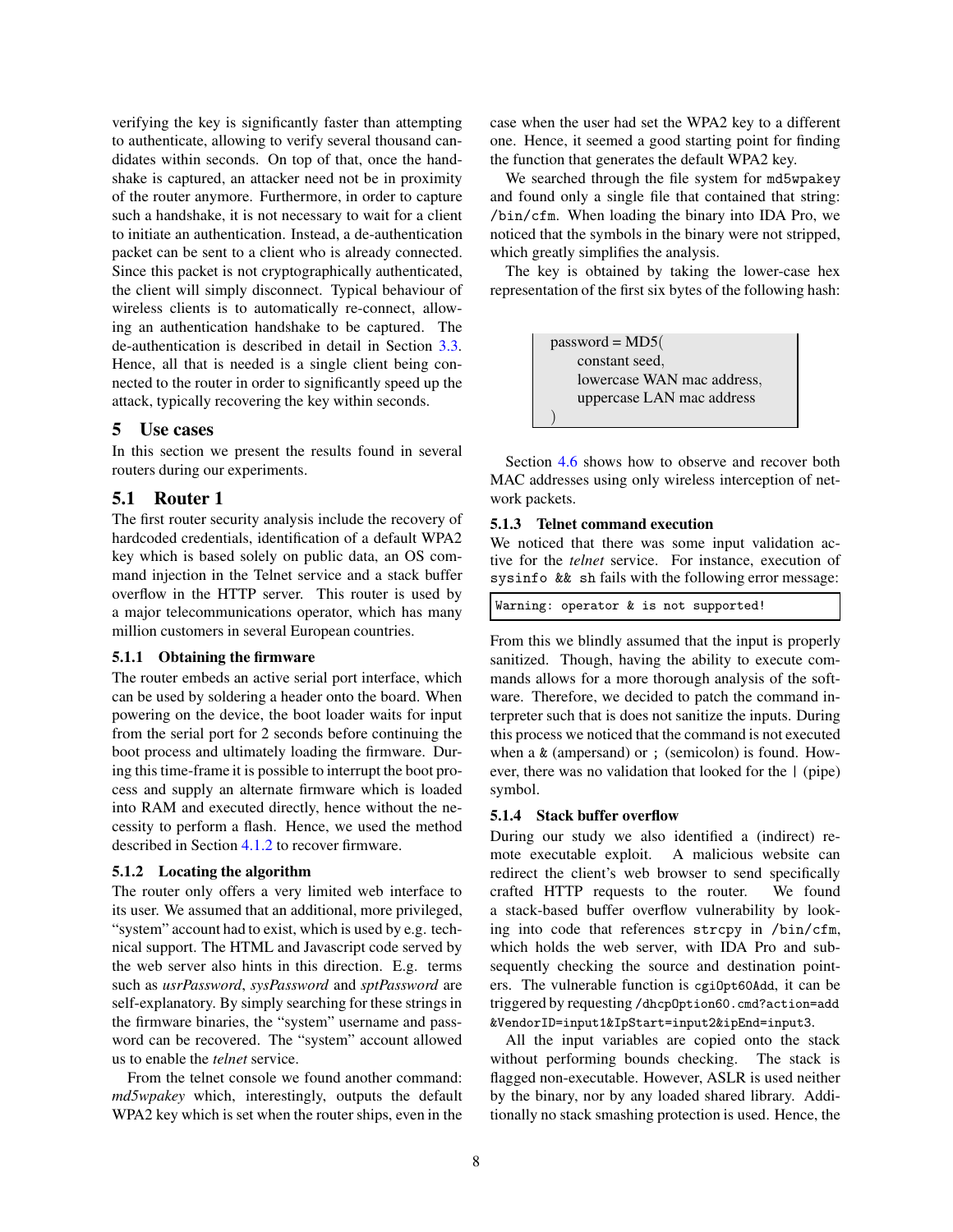buffer overflow can be exploited with the use of Return Oriented Programming (ROP) [\[77\]](#page-12-24).

# 5.2 Router 2

The second router is similar to the first router, but a slightly different variant, it is deployed by the same ISP. In this section, we will briefly state the difference between the two routers regarding vulnerabilities.

# 5.2.1 Obtaining the firmware

The firmware images for this router are also not available online. We extracted the firmware using the serial interface as we did with Router 1, however, we also found a more convenient alternative way. We can exploit the same command injection vulnerability as available in router 1, with a slight difference that the sysinfo command was removed, though the ping command could be used instead. In contrast to the first router, this one came with the nc command installed, which allows one to send/receive data. Hence, we obtained a shell on the router using the command injection vulnerability and subsequently used nc to read the router's firmware and send it over the network.

Also in this router, Telnet could be activated in the web interface of the "system" account. However, we noticed that this router uses different global "system" credentials for the web interface. Interestingly, the option to enable the telnet is for a "normal" user only not visible in the web interface, but given the correct url, also the "normal" user can activate it.

### 5.2.2 Locating the algorithm

The default WPA2 key generating function is identical to the one applied in router 1. However, the configuration of router is different: we noticed that the Ethernet mac address equals the WiFi mac address, with the last digit decremented by one. This means that the default WPA2 password can be computed when only the BSSID is known.

### 5.3 Router 3

This router is deployed by a major multi-national telecommunication operator who offer services in a number of countries under different brands.

From the router we recovered algorithms used to generates the default WPA2 key for a number of brands, taking the router's serial number as input. The range of possible serial numbers is not wide enough in order to provide sufficient entropy for the security of the wireless network.

Additionally, the default ESSID and wifi channel number are also generated using the serial number, allowing us to narrow down the set of possible serial numbers to several thousands, which can be checked against a captured authentication handshake within seconds.

### 5.3.1 Obtaining the firmware

Neither the ISP nor the router manufacturer offers firmware images for downloading off their websites. Hence, we had to extract the firmware image from the device itself. We obtained a firmware image by desoldering the flash storage chip and using an EEPROM reader to extract its contents. The firmware image is stored compressed using LZMA, and gets decompressed on start-up by the boot loader. However, the LZMA image is in a slightly different format: the uncompressed size is missing, which was found before on routers that use the same boot loader [\[42\]](#page-11-19). By simply inserting a too large uncompressed size, the file can be decompressed with standard LZMA tools. The file obtained is a binary blob, which is mapped in memory on a static address and subsequently executed. Hence, no executable headers and thus symbols, sections, etc. are available.

### 5.3.2 Locating the algorithm

As a starting point for finding the WPA2 key generating function, we speculated that finding the function that generates the default ESSID should point us in the right direction. We found it by searching for the string "<ISP name> %07d" (all the routers of this model we encountered have a default ESSID in the form of the ISP name + a 7-digit number). Oddly, the function that generates the ESSID, returns a static value in the case certain input is fed into it. A quick search yielded that in the past, the ISP had been experimenting with a second hidden wireless network named as such. Users have discovered the constant key that can be used to access this network by using the *backup settings* functionality. Apparently, this functionality had not been completely removed in later firmware revisions.

We successfully reverse engineered both the ESSID and WPA2 key generating functions. Both functions take the router's serial number as input and perform some obfuscation. We assume the router's serial number is unknown to an attacker. To the best of our knowledge, it cannot be obtained from wireless communication with the router without already knowing its WPA2 key. However, given that the ESSID of the router is public, the attacker can build a candidate list of possible serial numbers that yield the correct ESSID and compute their corresponding WPA2 key. Doing so typically leaves only several thousands of candidate keys. The candidates can be verified using a deauthentication attack as described in Section [3.3.](#page-3-5) The complete attack procedure can be performed in a few minutes. This technique can be applied for the rest of algorithms that were revealed in this firmware image. We have counted up to 8 different password generating algorithms all based on the serial number and a cryptographic hashing function. All these routers are wide spread over the world.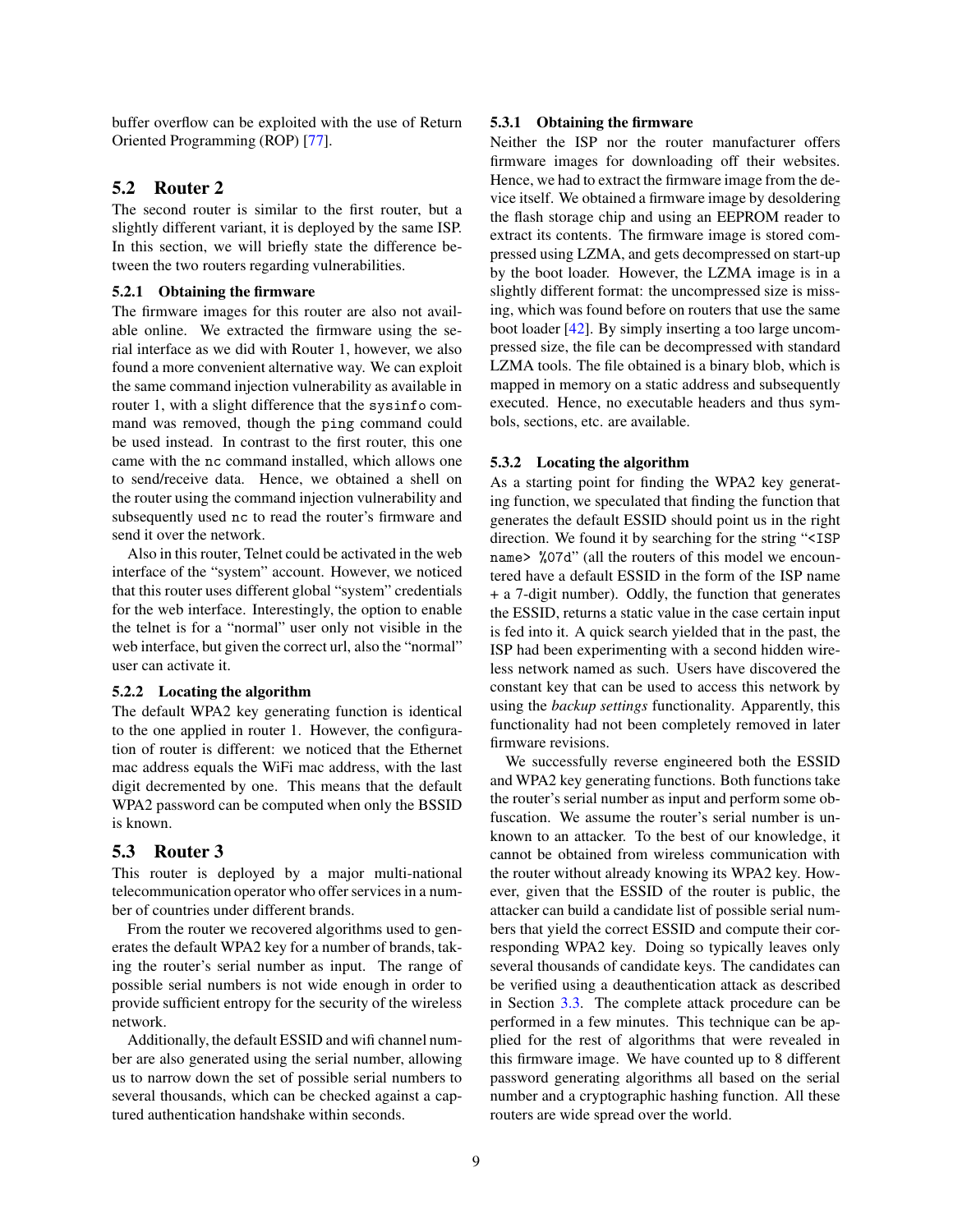This vulnerability seems also to be present in another router from the same manufacturer, also deployed by this ISP in another country. Although the ESSID generating function seems to differ. Finally, speculating on the results found, this vulnerability is likely also present in different router models from the same brand deployed by this ISP in other countries. However, as of yet, we were unable to practically verify whether this is the case.

# 5.4 Router 4

This section describes our reverse engineering research on a couple of routers deployed by a large Telco in the Netherlands. We recovered the WPA2 password generating algorithm without reverse-engineering the firmware.

### 5.4.1 Recovering the algorithm

Surprisingly, we were surprised when we applied a previously published algorithm [\[29\]](#page-11-6) for similar routers and noticed that it partially worked. By executing their algorithm, we detected that 9 out of 12 digits matched. Therefore, we suspected that the vendor was reusing its previous method described in this patent [\[30\]](#page-11-7). With some elementary linear algebra the "new" constant seed can be recovered which is used together with an exclusive-or (XOR) operation in the algorithm.

To recover the key an adversary only need to mount a brute-force attack with at most  $10^5$  candidates, from which the false candidates can be eliminated in a matter of seconds.

# 5.5 Router 5 (family)

This section describes vulnerabilities discovered in a large family of routers made by the same manufacturer.

#### 5.5.1 Obtaining the firmware

We downloaded a large set of firmwares and used previously published techniques [\[36,](#page-11-13) [38](#page-11-15), [37](#page-11-14)] to de-obfuscated them. Old versions were not obfuscated though.

#### 5.5.2 Locating the algorithm

We have seen a distinction of default WPA2 keys generation algorithm in many firmwares. It seems that there are two main algorithms that cover the majority of these routers and they use either the algorithm currently known [\[38\]](#page-11-15) or a slightly modified version.

In our reverse engineering research, we have observed that certain routers are using the new password generation function. The difference between this function and the old one is simply the characters set alteration. Basically, the algorithm uses the last 3 bytes from the mac address to mangle it with some 'secret numbers'. After that, these numbers are substituted by the modular position in the characters set.

Another model of this family was reverse engineered. This model contained an stripped binary called 'AutoWPA' responsible for generating the default WPA key. Such binary was emulated and found out that only mac address was necessary as input. After a dynamic analysis, we managed to recover the algorithm which can be attacked in matter of seconds. The algorithm was simply using many times bitwise operations (and, nor, xor and or) with the mac address and constants values. Eventually, we realized that MD5 was used to generate a hash and subsequently converted to different character set.

### <span id="page-9-0"></span>6 Mitigation and countermeasures

We divide the mitigation strategy in two categories: the short-term notification phase and the implementation of long-term countermeasures.

Short-term The severity of weak default WPA2 passwords in many routers demands for an immediate response. There are most likely millions of house-holds that use the default WPA2 password that is printed on the sticker of the Internet router. We are currently strongly encouraging Telcos, ISPs and manufacturers to embrace their responsibility and start informing their customers about the insecurity of weak default passwords in routers. A quick security improvement could be achieved by stimulating users to change their default key by choosing a strong wireless password [\[1](#page-10-0)]. However, it is wellknown that user defined password are often not so difficult to guess [\[78](#page-12-25), [79](#page-12-26)]. Therefore, this can be seen as an effective, but palliating countermeasure, that only marginally increases the protection of wireless networks.

Long-term There are several countermeasures that can be applied to improve the security of wireless routers. The most important change should be the removal of the password generating algorithm. We noticed during our experiments that every router is uniquely personalized during manufacturing. Specifically, a unique serial number and network MAC addresses are programmed into EEPROM. Furthermore, the sticker on the router contains the same serial number, MAC addresses and the wireless password. Therefore, we see no reason why a strong and randomly chosen password can not be programmed into EEPROM as well in stead of being derived from the other two values. Moreover, there are wellknown royalty free statistical test suites that can help implementing the best practices for generating random strings [\[80](#page-12-27)].

### <span id="page-9-1"></span>7 Conclusion

We are surprised to notice little improvement in the default password protection of Dutch routers. In 2008, the practically exploitable security issue in SpeedTouch routers [\[21\]](#page-10-20) generated some serious media attention in The Netherlands. We had expected that successor and improved routers would be much more secure. However, our study reveals that various modern and massively deployed routers still use weak methods to generate default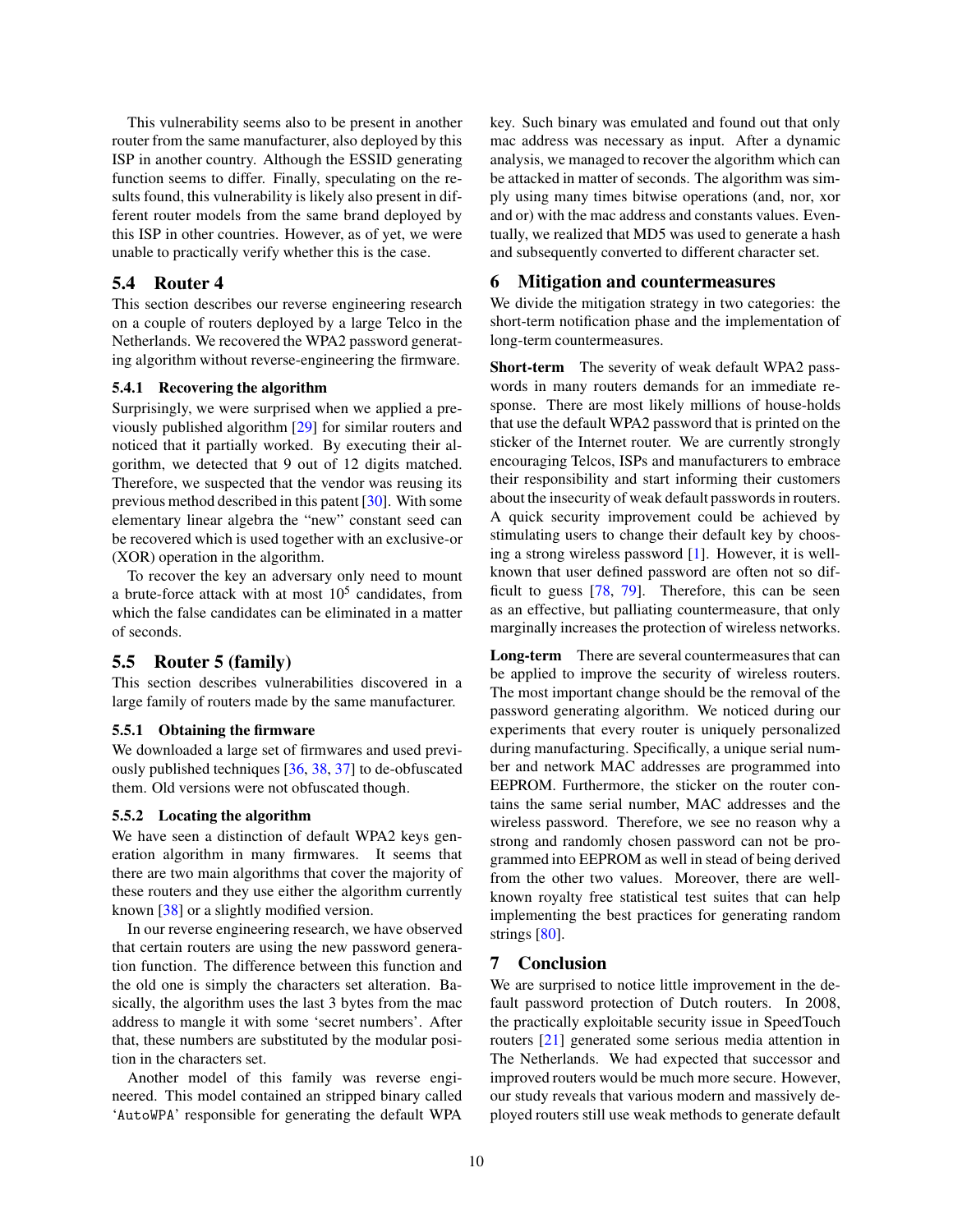passwords. Users that did not explicitly changed their wireless password are vulnerable to practical password recovery attacks which enables an adversary to remotely intrude their network within minutes.

We have strictly followed the principles of responsible disclosure [\[81](#page-12-28)]. The guidelines, defined by the Dutch government [\[2](#page-10-1)], propose a time-frame of six months advance notice for embedded security issues prior to full disclosure. We informed the Dutch government as well as all major Telco and ISPs in the Netherlands in an early stage about the findings of our research. Moreover, we are currently coordinating a nation wide notification to the general public together with the Dutch National Cyber Security Centre (NCSC). With this course of action we hope to motivate vulnerable users to change their weak default WPA2 key.

Although, we focused our research solely on the analysis of Dutch wireless routers, we have reason to believe that this issue is an industry-wide problem and applies to many routers deployed in several countries. We noticed that some vendors reuse their WPA2 password generating algorithms with small modifications in other countries. This suggests that many more routers are vulnerable to practical password recovery attacks.

# References

- <span id="page-10-0"></span>[1] Sheila L. Brand and Jeffrey D. Makey. Password management guideline. Technical Report CSC-STD-002-85, Department of Defense Computer Security Center (DoD-CSC), Fort George G. Meade, Maryland 20755, April 1985. Library No. S-226,994.
- <span id="page-10-1"></span>[2] National Cyber Security Centre (NCSC). Policy for arriving at a practice for responsible disclosure. *[https://www.ncsc.nl/english/current-topics/ news/](https://www.ncsc.nl/english/current-topics/news/responsible-disclosure-guideline.html) [responsible-disclosure-guideline.html](https://www.ncsc.nl/english/current-topics/news/responsible-disclosure-guideline.html)*, 2013.
- <span id="page-10-2"></span>[3] Scott Fluhrer, Itsik Mantin, and Adi Shamir. Weaknesses in the key scheduling algorithm of RC4. In *8th International Workshop on Selected Areas in Cryptography (SAC 2001)*, volume 2259 of *Lecture Notes in Computer Science*, pages 1–24. Springer-Verlag, 2001.
- <span id="page-10-3"></span>[4] Adam Stubblefield, John Ioannidis, and Aviel D. Rubin. Using the Fluhrer, Mantin, and Shamir attack to break WEP. In *9th Network and Distributed System Security Symposium (NDSS 2002)*. The Internet Society, 2002.
- <span id="page-10-4"></span>[5] Nikita Borisov, Ian Goldberg, and David Wagner. Intercepting mobile communications: the insecurity of 802.11. In *7th International Conference on Mobile Computing and Networking (MOBICOM 2001)*, pages 180– 189. ACM, 2001.
- <span id="page-10-5"></span>[6] Nancy Cam-Winget, Russ Housley, David Wagner, and Jesse Walker. Security flaws in 802.11 data link protocols. *Communications of the ACM*, 46(5):35–39, 2003.
- <span id="page-10-6"></span>[7] Russ Housley and William Arbaugh. Security problems in 802.11-based networks. *Communications of the ACM*, 46(5):31–34, 2003.
- <span id="page-10-7"></span>[8] Adam Stubblefield, John Ioannidis, and Aviel D. Rubin. A key recovery attack on the 802.11b wired equivalent

privacy protocol (WEP). *ACM Transactions on Information and System Security*, 7(2):319–332, 2004.

- <span id="page-10-8"></span>[9] Itsik Mantin. A practical attack on the fixed RC4 in the WEP mode. In *11th International Conference on the Theory and Application of Cryptology and Information Security, Advances in Cryptology (ASIACRYPT 2005)*, volume 3788 of *Lecture Notes in Computer Science*, pages 395– 411. Springer-Verlag, 2005.
- <span id="page-10-9"></span>[10] Andrea Bittau, Mark Handley, and Joshua Lackey. The final nail in WEP's coffin. In *27th IEEE Symposium on Security and Privacy (S&P 2006)*, pages 386–400. IEEE Computer Society, 2006.
- <span id="page-10-10"></span>[11] Rafik Chaabouni et al. Break WEP faster with statistical analysis. Technical report, technical report, EPFL, LASEC, 2006.
- <span id="page-10-11"></span>[12] Erik Tews, Ralf-Philipp Weinmann, and Andrei Pyshkin. Breaking 104 bit WEP in less than 60 seconds. In *8th International Workshop on Information Security Applications (WISA 2007)*, volume 4867 of *Lecture Notes in Computer Science*, pages 188–202. Springer-Verlag, 2007.
- <span id="page-10-12"></span>[13] Erik Tews and Martin Beck. Practical attacks against WEP and WPA. In *2nd ACM Conference on Wireless Network Security (WISEC 2009)*, pages 79–86. ACM, 2009.
- <span id="page-10-13"></span>[14] Pouyan Sepehrdad, Petr Susil, Serge Vaudenay, and Martin Vuagnoux. Smashing WEP in a passive attack. In *20th International Workshop on Fast Software Encryption (FSE 2013)*, volume 8424 of *Lecture Notes in Computer Science*, pages 155–178. Springer-Verlag, 2013.
- <span id="page-10-14"></span>[15] Mathy Vanhoef and Frank Piessens. All your biases belong to us: Breaking rc4 in wpa-tkip and tls. In *24th USENIX Security Symposium (USENIX Security 15)*, Washington, D.C., 2015. USENIX Association.
- <span id="page-10-15"></span>[16] Achilleas Tsitroulis, Dimitris Lampoudis, and Emmanuel Tsekleves. Exposing wpa2 security protocol vulnerabilities. *International Journal of Information and Computer Security*, 6(1):93–107, 2014.
- <span id="page-10-16"></span>[17] Pieter Robyns, Bram Bonné, Peter Quax, and Wim Lamotte. Short paper: exploiting wpa2-enterprise vendor implementation weaknesses through challenge response oracles. In *Proceedings of the 2014 ACM conference on Security and privacy in wireless & mobile networks*, pages 189–194. ACM, 2014.
- <span id="page-10-17"></span>[18] Mayank Agarwal, Santosh Biswas, and Sukumar Nandi. Advanced stealth man-in-the-middle attack in wpa2 encrypted wi-fi networks. *Communications Letters, IEEE*, 19(4):581–584, 2015.
- <span id="page-10-18"></span>[19] Stefan Viehböck. Brute forcing wifi protected setup. *[https:// sviehb.files.wordpress.com/ 2011/ 12/viehboeck](https://sviehb.files.wordpress.com/2011/12/viehboeck_wps.pdf) [wps.pdf](https://sviehb.files.wordpress.com/2011/12/viehboeck_wps.pdf)* , December, 2011.
- <span id="page-10-19"></span>[20] Dominique Bongard. Offline bruteforce attack on wifi protected setup. *Presentation at Hacklu*, 2014.
- <span id="page-10-20"></span>[21] Kevin Devine. Default wep/wpa key algorithm for thomson routers. *<http://www.hakim.ws/st585/KevinDevine>*, 2008.
- <span id="page-10-21"></span>[22] Muris Kurgas. Pirelli discus drg a225 wifi router. default wpa2-psk algorithm vulnerability. *[http://www.](http://www.remote-exploit.org/content/Pirelli_Discus_DRG_A225_WiFi_router.pdf) [remote-exploit.org/ content/ Pirelli](http://www.remote-exploit.org/content/Pirelli_Discus_DRG_A225_WiFi_router.pdf) Discus DRG A225 WiFi [router.pdf](http://www.remote-exploit.org/content/Pirelli_Discus_DRG_A225_WiFi_router.pdf)* , 2009.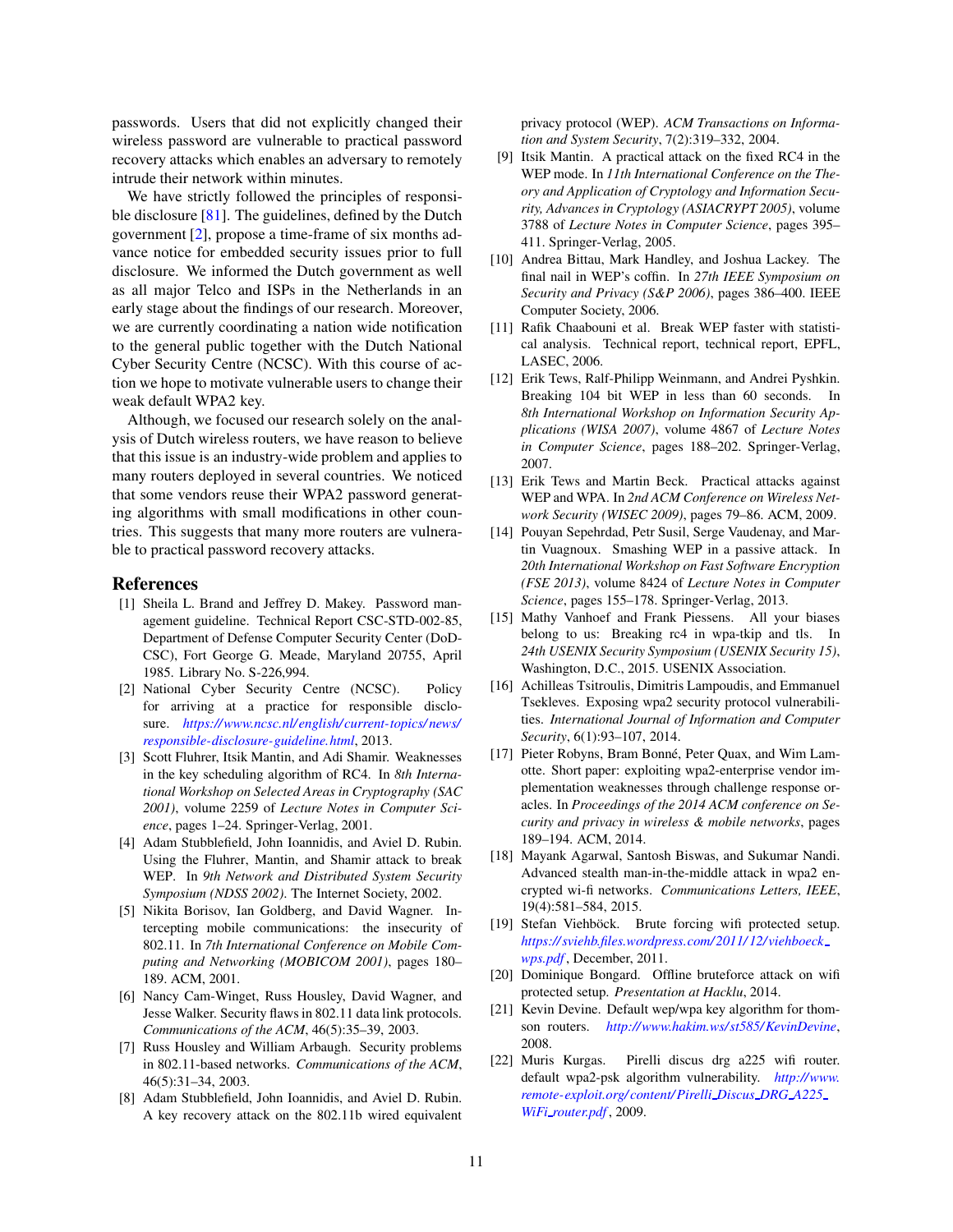- <span id="page-11-0"></span>[23] WiFi researchers. Alice agpf: The algorithm. *[http://wifiresearchers.wordpress.com/ 2010/ 06/ 02/](http://wifiresearchers.wordpress.com/2010/06/02/alice-agpf-lalgoritmo) [alice-agpf-lalgoritmo](http://wifiresearchers.wordpress.com/2010/06/02/alice-agpf-lalgoritmo)*, June, 2010.
- <span id="page-11-1"></span>[24] WiFi researchers. Telsey fastweb: Full disclosure. *[https://wifiresearchers.wordpress.com/ 2010/ 09/](https://wifiresearchers.wordpress.com/2010/09/09/telsey-fastweb-full-disclosure) [09/telsey-fastweb-full-disclosure](https://wifiresearchers.wordpress.com/2010/09/09/telsey-fastweb-full-disclosure)*, September, 2010.
- <span id="page-11-2"></span>[25] Stefan Viehböck. A1/telekom austria prg eav4202n default wpa key algorithm weakness. *[http:// sviehb.wordpress.com/ 2011/ 12/ 04/](http://sviehb.wordpress.com/2011/12/04/prg-eav4202n-default-wpa-key-algorithm) [prg-eav4202n-default-wpa-key-algorithm](http://sviehb.wordpress.com/2011/12/04/prg-eav4202n-default-wpa-key-algorithm)*, 4 December, 2011.
- <span id="page-11-3"></span>[26] Eduardo Novella. Cve-2015-0558: Reverse-engineering the default wpa key generation algorithm for pirelli routers in argentina. *[http://ednolo.alumnos.upv.es/ ?](http://ednolo.alumnos.upv.es/?p=1883) [p=1883](http://ednolo.alumnos.upv.es/?p=1883)*, 2015.
- <span id="page-11-4"></span>[27] Eduardo Novella. Hacking again pirelli routers: Adb pirelli p.dg a4000n deployed by meo portugal. *[http://](http://ednolo.alumnos.upv.es/?p=2008) [ednolo.alumnos.upv.es/ ?p=2008](http://ednolo.alumnos.upv.es/?p=2008)*, 2015.
- <span id="page-11-5"></span>[28] Eduardo Novella and Mambostar. Uncovering the default wpa key generation for telefonica routers in spain. *[http://foro.seguridadwireless.net/ desarrollo-112/](http://foro.seguridadwireless.net/desarrollo-112/fallo-de-seguridad-en-routers-comtrend-full-disclosure) [fallo-de-seguridad-en-routers-comtrend-full-disclosure](http://foro.seguridadwireless.net/desarrollo-112/fallo-de-seguridad-en-routers-comtrend-full-disclosure)*, 24 November, 2010.
- <span id="page-11-6"></span>[29] Seguridad Wireless team. Wlan4xx: Algorithm for arcardyan routers. yacom. *[http://foro.seguridadwireless.](http://foro.seguridadwireless.net/desarrollo-112/wlan4xx-algoritmo-routers-yacom) [net/ desarrollo-112/ wlan4xx-algoritmo-routers-yacom](http://foro.seguridadwireless.net/desarrollo-112/wlan4xx-algoritmo-routers-yacom)*, 3 March, 2011.
- <span id="page-11-7"></span>[30] TW Arcadyan Technology Corp., Hsinchu. Arcadyan encryption scheme patent. *[http://www.patent-de.com/](http://www.patent-de.com/20081120/DE102007047320A1.html) [20081120/ DE102007047320A1.html](http://www.patent-de.com/20081120/DE102007047320A1.html)*, 2007.
- <span id="page-11-8"></span>[31] Stefan Viehböck. Vodafone easybox default wps pin algorithm weakness. *[https://www.sec-consult.com/fxdata/](https://www.sec-consult.com/fxdata/seccons/prod/temedia/advisories_txt/20130805-0_Vodafone_EasyBox_Default_WPS_PIN_Vulnerability_v10.txt) [seccons/ prod/temedia/ advisories](https://www.sec-consult.com/fxdata/seccons/prod/temedia/advisories_txt/20130805-0_Vodafone_EasyBox_Default_WPS_PIN_Vulnerability_v10.txt) txt/ 20130805-0 Vodafone EasyBox Default WPS PIN [Vulnerability](https://www.sec-consult.com/fxdata/seccons/prod/temedia/advisories_txt/20130805-0_Vodafone_EasyBox_Default_WPS_PIN_Vulnerability_v10.txt) [v10.txt](https://www.sec-consult.com/fxdata/seccons/prod/temedia/advisories_txt/20130805-0_Vodafone_EasyBox_Default_WPS_PIN_Vulnerability_v10.txt)*, 12 December, 2012.
- <span id="page-11-9"></span>[32] Warker Ranger. Reverse engineering of the wpa default algorithm of alice (o2) modem iad 1421 and 4421. *[http://warkerranger.tumblr.com/ post/ 67646092068/](http://warkerranger.tumblr.com/post/67646092068/re-des-wpa-default-algorithmus-der-alice-o2-iad) [re-des-wpa-default-algorithmus-der-alice-o2-iad](http://warkerranger.tumblr.com/post/67646092068/re-des-wpa-default-algorithmus-der-alice-o2-iad)*, November 21, 2013.
- <span id="page-11-10"></span>[33] Seguridad Wireless team. Arcadyan routers used by vodafone in spain are also vulnerables. *[http://ednolo.alumnos.](http://ednolo.alumnos.upv.es/?p=1760) [upv.es/ ?p=1760](http://ednolo.alumnos.upv.es/?p=1760)*, 4 February, 2014.
- <span id="page-11-11"></span>[34] Jörg Schneider Jakob Lell. Cve-2012-4366: Insecure default wpa2 passphrase in multiple belkin wireless routers. *[http://www.jakoblell.com/ blog/ ?p=15](http://www.jakoblell.com/blog/?p=15)*, 19 November, 2012.
- <span id="page-11-12"></span>[35] Alex Altea. Wpa2 cracking dictionary for tp-link routers. seeds are not so random. *[http://www.backtrack-linux.org/](http://www.backtrack-linux.org/forums/showthread.php?t=62673) [forums/ showthread.php?t=62673](http://www.backtrack-linux.org/forums/showthread.php?t=62673)*, 19 November, 2013.
- <span id="page-11-13"></span>[36] Roberto Paleari and Alessandro Di Pinto. Multiple vulnerabilities on sitecom devices. sitecom n300/n600 devices. *[http:// blog.emaze.net/ 2013/ 08/](http://blog.emaze.net/2013/08/multiple-vulnerabilities-on-sitecom.html) [multiple-vulnerabilities-on-sitecom.html](http://blog.emaze.net/2013/08/multiple-vulnerabilities-on-sitecom.html)*, August 19, 2013.
- <span id="page-11-14"></span>[37] Warker Ranger. Reverse engineering blog. *[http://](http://warkerranger.tumblr.com) [warkerranger.tumblr.com](http://warkerranger.tumblr.com)*, 2014.
- <span id="page-11-15"></span>[38] Roberto Paleari and Alessandro Di Pinto. Sitecom firmware encryption and wireless keys. *[http://blog.](http://blog.emaze.net/2014/04/sitecom-firmware-and-wifi.html)*

*[emaze.net/ 2014/ 04/ sitecom-firmware-and-wifi.html](http://blog.emaze.net/2014/04/sitecom-firmware-and-wifi.html)*, 22 April, 2014.

- <span id="page-11-16"></span>[39] Craig Heffner. Reversing belkin's wps pin algorithm. *[http://www.devttys0.com/ 2015/ 04/](http://www.devttys0.com/2015/04/reversing-belkins-wps-pin-algorithm) [reversing-belkins-wps-pin-algorithm](http://www.devttys0.com/2015/04/reversing-belkins-wps-pin-algorithm)*, 10 April, 2015.
- <span id="page-11-17"></span>[40] Craig Heffner. Reversing d-link's wps pin algorithm. *[http://www.devttys0.com/ 2014/ 10/](http://www.devttys0.com/2014/10/reversing-d-links-wps-pin-algorithm) [reversing-d-links-wps-pin-algorithm](http://www.devttys0.com/2014/10/reversing-d-links-wps-pin-algorithm)*, 31 October, 2014.
- <span id="page-11-18"></span>[41] Stefan Viehböck. Reverse engineering an obfuscated firmware image E01, unpacking. *[https://sviehb.](https://sviehb.wordpress.com/tag/arcadyan-2) [wordpress.com/tag/ arcadyan-2](https://sviehb.wordpress.com/tag/arcadyan-2)*, 9 September, 2011.
- <span id="page-11-19"></span>[42] Bernardo Rodrigues. Unpacking firmware images from cable modems. *[http://w00tsec.blogspot.nl/ 2013/ 11/](http://w00tsec.blogspot.nl/2013/11/unpacking-firmware-images-from-cable.html) [unpacking-firmware-images-from-cable.html](http://w00tsec.blogspot.nl/2013/11/unpacking-firmware-images-from-cable.html)*, November, 2013.
- <span id="page-11-20"></span>[43] Ross Anderson. Protecting embedded systems the next ten years. In *3rd International Workshop on Cryptographic Hardware and Embedded Systems (CHES 2001)*, volume 2162 of *Lecture Notes in Computer Science*, pages 1–2. Springer Berlin Heidelberg, 2001.
- <span id="page-11-21"></span>[44] Sergei P. Skorobogatov. Semi-invasive attacks – A new approach to hardware security analysis. Technical Report UCAM-CL-TR-630, University of Cambridge, Computer Laboratory, April 2005.
- <span id="page-11-22"></span>[45] Huawei HG612 hacking. Jtag'ing the broadcom bcm6368 (hg612). *[https:// huaweihg612hacking.wordpress.com/](https://huaweihg612hacking.wordpress.com/2012/11/07/jtaging-the-broadcom-bcm6368-hg612/) [2012/ 11/ 07/jtaging-the-broadcom-bcm6368-hg612/](https://huaweihg612hacking.wordpress.com/2012/11/07/jtaging-the-broadcom-bcm6368-hg612/)* , 2012.
- <span id="page-11-23"></span>[46] Embedded Device Hacking. Re-enabling jtag and debugging the wrt120n. *[http://www.devttys0.com/ 2014/ 02/](http://www.devttys0.com/2014/02/re-enabling-jtag-and-debugging-the-wrt120n) [re-enabling-jtag-and-debugging-the-wrt120n](http://www.devttys0.com/2014/02/re-enabling-jtag-and-debugging-the-wrt120n)*, 5 February, 2014.
- <span id="page-11-24"></span>[47] Dpeddi and The-Lizard. Jtag support for lantiq vgv7519 devices. *[https:// github.com/ openwrt-vgv7519/](https://github.com/openwrt-vgv7519/lantiq-vgv7519-original-firmware) [lantiq-vgv7519-original-firmware](https://github.com/openwrt-vgv7519/lantiq-vgv7519-original-firmware)*, 2014.
- <span id="page-11-25"></span>[48] LAN/MAN Committee et al. IEEE standard for test access port and boundary-scan architecture. *IEEE Std 1149.1-2013 (Revision of IEEE Std 1149.1-2001)*, pages 1–444, May 2013.
- <span id="page-11-26"></span>[49] Embedded Device Hacking. Reverse engineering serial ports. *[http://www.devttys0.com/ 2012/ 11/](http://www.devttys0.com/2012/11/reverse-engineering-serial-ports/) [reverse-engineering-serial-ports/](http://www.devttys0.com/2012/11/reverse-engineering-serial-ports/)* , November, 2012.
- <span id="page-11-27"></span>[50] Hendrik Hanff. How to use the bus pirate as a logic analyzer. In *Proceedings of the RIC Project Day Workgroups - Electronic Design and Mechatronic Design. RIC Project Day, July 24, Bremen, Germany*, DFKI Documents, D-14-05. DFKI Robotics Innovation Center Bremen, July 2014.
- <span id="page-11-28"></span>[51] B. Kaliski. Rfc2898: Password-based cryptography specification version 2.0. Technical report, RSA Laboratories, September, 2000.
- <span id="page-11-29"></span>[52] IEEE 802.11 Working Group et al. Ieee standard for information technology–telecommunications and information exchange between systems–local and metropolitan area networks–specific requirements–part 11: Wireless lan medium access control (mac) and physical layer (phy) specifications amendment 6: Wireless access in vehicular environments. *IEEE Std*, 802:11p, 2010.